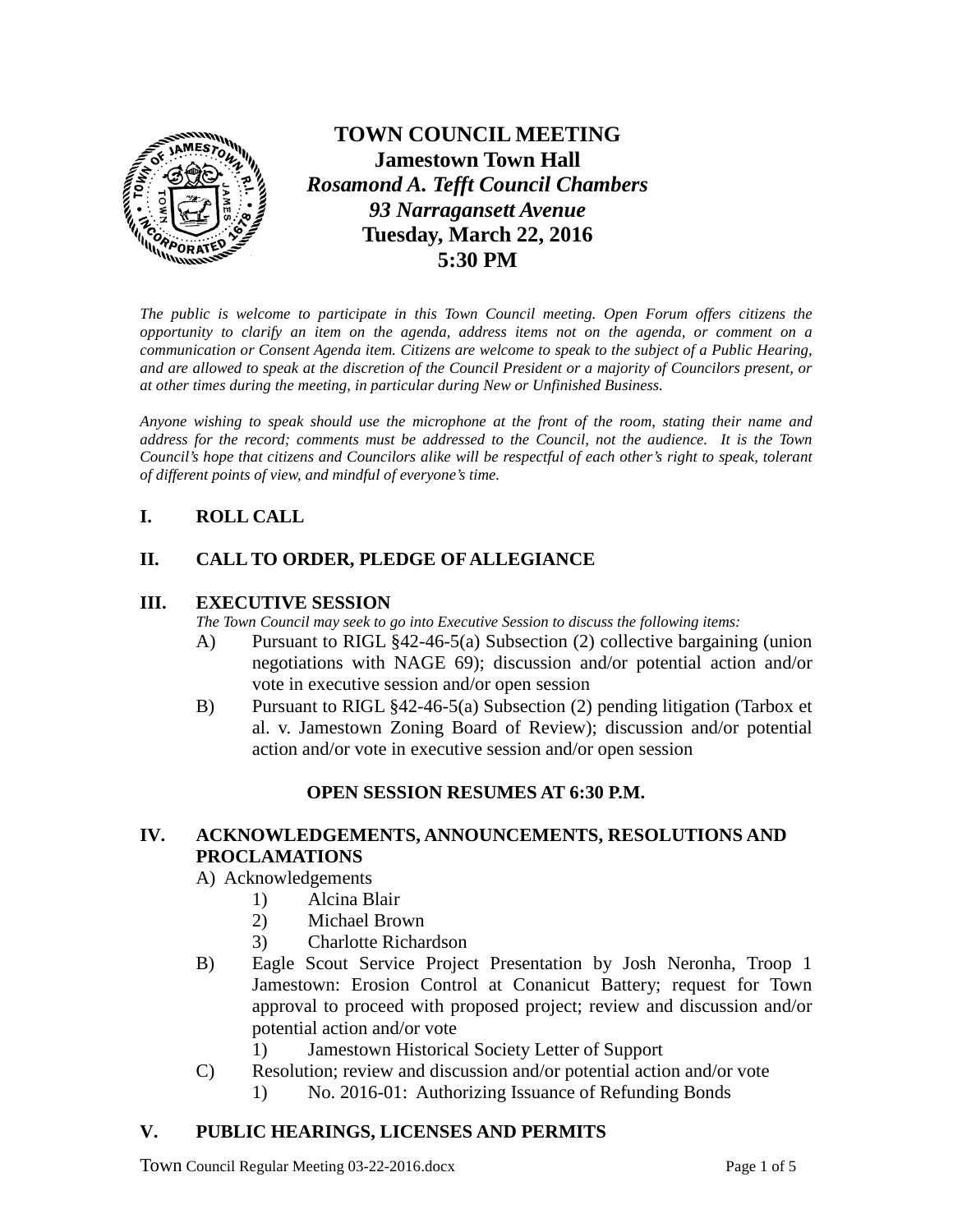*All approvals for licenses and permits are subject to the resolution of debts, taxes and appropriate signatures as well as, when applicable, proof of insurance.*

#### **VI. OPEN FORUM**

*Please note that, under scheduled requests to address, if the topic of the address is available to be put on the agenda, the Council may discuss the issue*

- A) Scheduled to address
- B) Non-scheduled to address

### **VII. COUNCIL, ADMINISTRATOR, SOLICITOR, COMMISSION/COMMITTEE COMMENTS & REPORTS**

- A) Administrator's Report: Town Administrator Andrew Nota
	- 1) Statistical Revaluation
	- 2) Town Council meeting schedule/calendar

#### **VIII. UNFINISHED BUSINESS**

A) Town Council Rules and Procedures; review and discussion and/or potential action and/or vote

#### **IX. NEW BUSINESS**

- A) FY 2016-2017 Harbor Operating Budget; review and discussion and/or potential action and/or vote
- B) Town/Fire Department Sub Committee Five (5) members; review and discussion and/or potential action and/or vote
- C) Approval of Recreation Trails Program Grant request for Big Boulder Trail Rehabilitation at Conanicut Battery and Authorization for signing by Town Council President Trocki; review and discussion and/or potential action and/or vote

#### **X. ORDINANCES AND APPOINTMENTS AND VACANCIES**

- A) Appointments & Vacancies
	- 1) Jamestown Conservation Commission (Two vacancies; one vacancy with an unexpired three-year term ending date of December 31, 2016 and one vacancy with an unexpired three-year term ending date of December 31, 2018); duly advertised
		- a) Letters of interest
			- i) Joyce Antoniello
			- ii) Philip Larson
	- 2) Jamestown Juvenile Hearing Board Alternate (One vacancy with a two-year term ending date of December 31, 2016; duly advertised
		- a) Letters of interest
			- i) Judith DiBello
			- ii) Susan Heffner
			- iii) Christian Infantolino
	- 3) Jamestown Zoning Board of Review  $3<sup>rd</sup>$  Alternate (One vacancy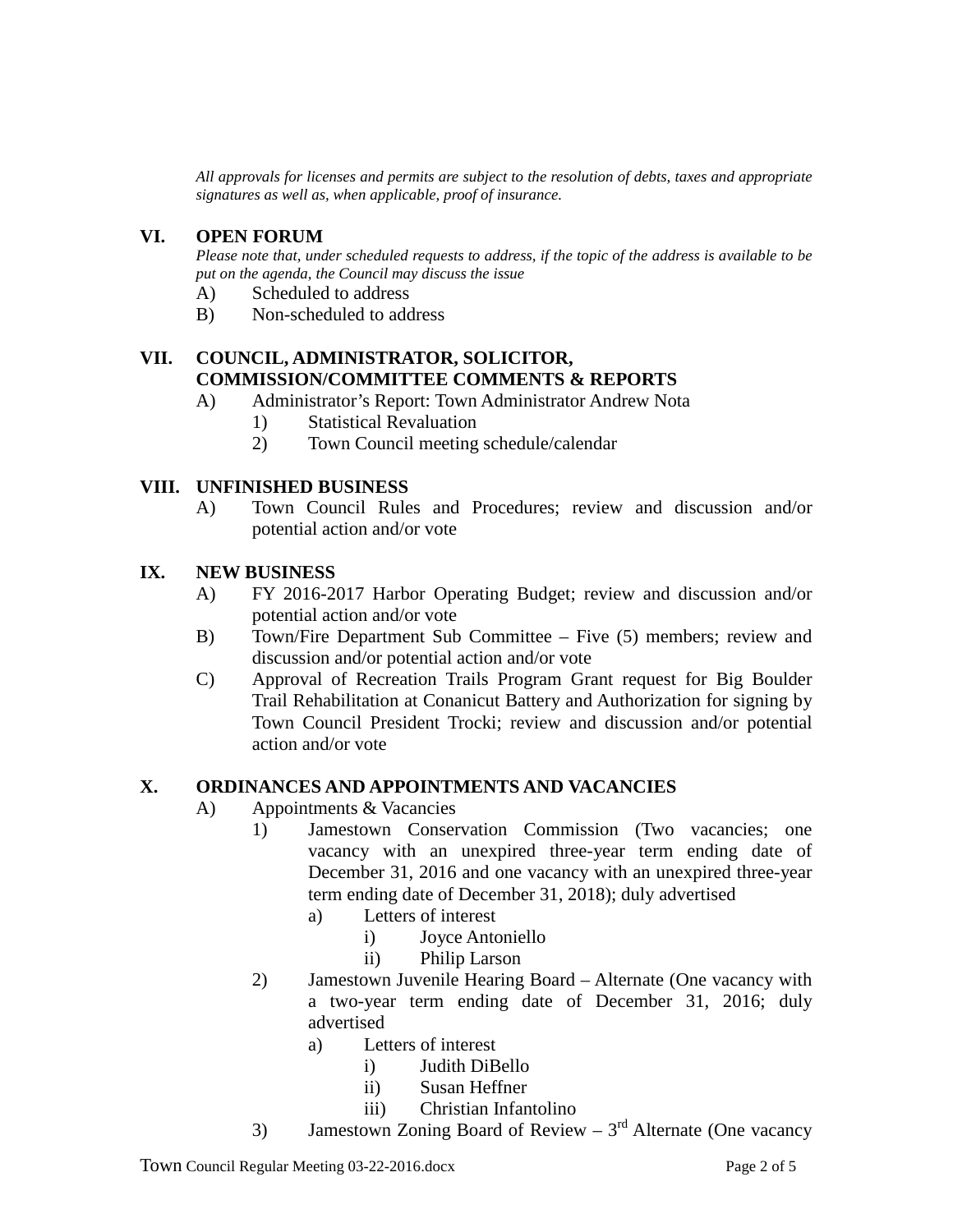with a one-year term ending date of December 31, 2016); duly advertised

#### **XI. CONSENT AGENDA**

*An item on the Consent Agenda need not be removed for simple clarification or correction of typographical errors. Approval of the Consent Agenda shall be equivalent to approval of each item as if it had been acted upon separately.*

- A) Adoption of Council Minutes
	- 1) March 7, 2016 (regular meeting)
	- 2) March 7, 2016 (executive session)
- B) Minutes from Boards, Commissions and Committees
	- 1) Jamestown Affordable Housing Committee (08/19/2015)
	- 2) Jamestown Affordable Housing Committee (09/01/2015)
	- 3) Jamestown Affordable Housing Committee (12/17/2015)
	- 4) Jamestown Charter Review Committee (02/17/2016)
	- 5) Jamestown Harbor Commission (02/10/2016)
	- 6) Jamestown Planning Commission (12/02/2015)
	- 7) Jamestown Planning Commission (01/06/2016)
	- 8) Jamestown Planning Commission (01/20/2016)
	- 9) Jamestown Planning Commission (02/03/2016)
	- 10) Jamestown Planning Commission (02/17/2016)
	- 11) Jamestown Traffic Committee (02/18/2016)
- C) Abatements/Addenda of Taxes

Total Abatements: \$1,497.87 Total Addenda: \$619.87

1) Properties – Abatements to 2015 Tax Roll

#### **Account/Abatement Amount**

| a) | 12-0236-01 | \$878.00 |
|----|------------|----------|
|    |            |          |

| b) | 16-0209-00 | \$619.87 |
|----|------------|----------|
|    |            |          |

2) Properties – Addenda to 2015 Tax Roll

# **Account/Addenda Amount**

- a) 04-0775-75 \$619.87
- D) One Day Event/Entertainment License Applications

| 1) | Applicant: | <b>Elaine Barone</b>                |
|----|------------|-------------------------------------|
|    | Event:     | Wedding                             |
|    | Date:      | July 3, 2016                        |
|    | Location:  | Fort Getty Pavilion                 |
| 2) | Applicant: | Jane Caldwell                       |
|    | Event:     | Wedding                             |
|    | Date:      | July 15, 16, & 17, 2016             |
|    | Location:  | <b>Fort Getty Pavilion</b>          |
| 3) | Applicant: | <b>Jamestown Historical Society</b> |
|    | Event:     | Jamestown Windmill Day              |
|    | Location:  | Windmill                            |
|    | Date:      | July 16, 2016                       |
| 4) | Applicant: | Paul and Patricia Jutras            |
|    | Event:     | Dance Party                         |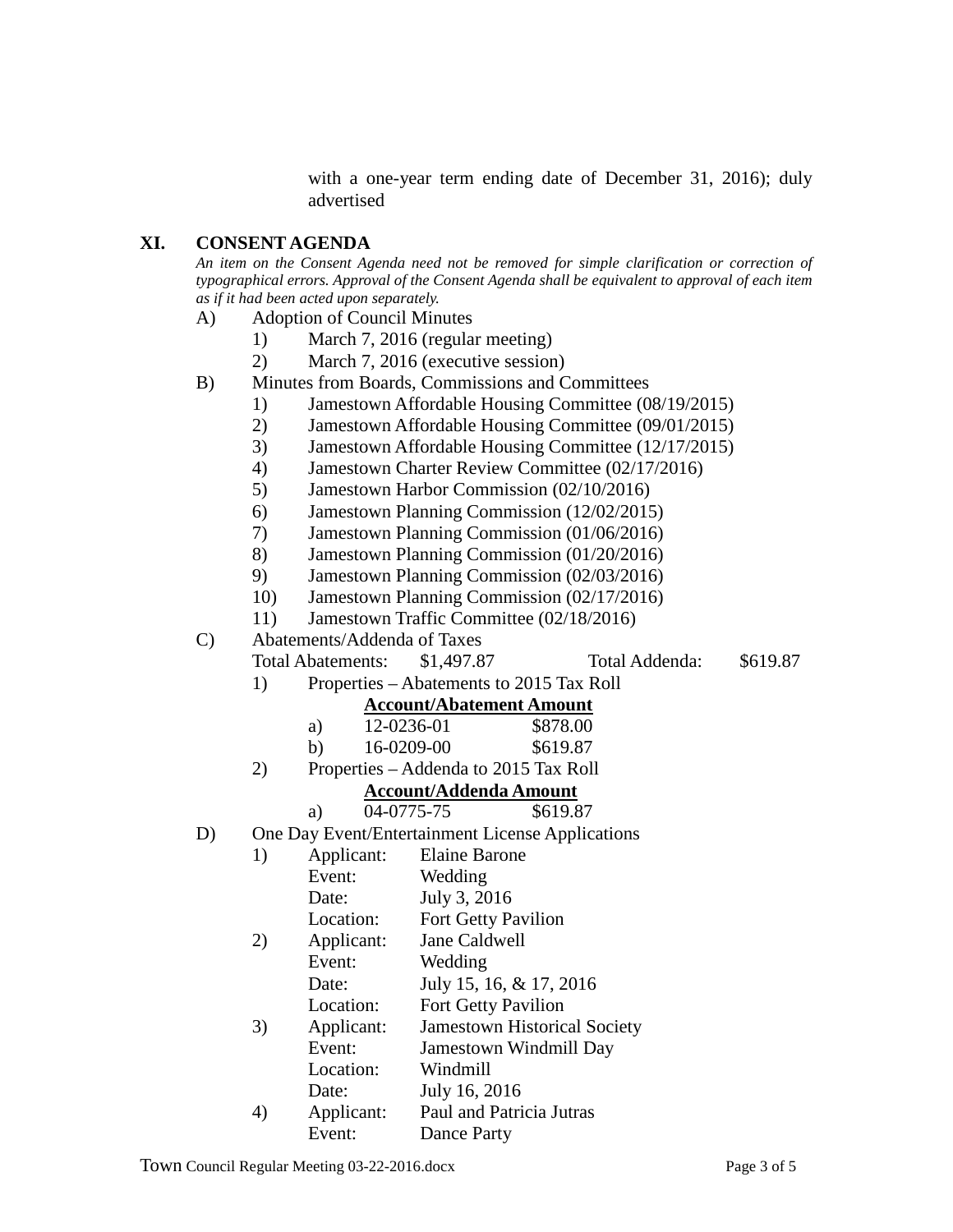|     | Location:       | Fort Getty Pavilion                       |
|-----|-----------------|-------------------------------------------|
|     | Date:           | July 24, 2016                             |
| 5)  | Applicant:      | John Littlefield                          |
|     | Event:          | Wedding                                   |
|     | Location:       | Fort Getty Pavilion                       |
|     | Date:           | July 23, 2016                             |
| 6)  | Applicant:      | <b>Robert Dutson</b>                      |
|     | Event:          | <b>Family Reunion</b>                     |
|     | Location:       | <b>Fort Getty Pavilion</b>                |
|     | Date:           | July 30, 2016                             |
| 7)  | Applicant:      | Marcia Sallum                             |
|     | Event:          | Wedding                                   |
|     | Location:       | Fort Getty Pavilion                       |
|     | Date:           | <b>August 6, 2016</b>                     |
| 8)  | Applicant:      | Save The Bay                              |
|     | Event:          | 40 <sup>th</sup> Annual Save The Bay Swim |
|     | Location:       | <b>Bridge Authority Lawn</b>              |
|     | Date:           | August 13, 2016                           |
| 9)  | Applicant:      | <b>Kathleen Banks</b>                     |
|     | Event:          | Marriage Celebration                      |
|     | Location:       | Fort Getty Pavilion                       |
|     | Date:           | September 3, 2016                         |
| 10) | Applicant:      | Marianne Kirby                            |
|     | Event:          | Wedding                                   |
|     | Location:       | Fort Getty Pavilion                       |
|     | Date:           | September 9, 2016                         |
| 11) | Applicant:      | <b>Richard Smith</b>                      |
|     | Event:          | Wedding                                   |
|     | Location:       | Fort Getty Pavilion                       |
|     | Date:           | September 10, 2016                        |
| 12) | Applicant:      | <b>Brendan Crawford</b>                   |
|     | Event:          | Wedding                                   |
|     | т.<br>Location: | Fort Getty Pavilion                       |
|     | Date:           | September 16, 2016                        |
| 13) | Applicant:      | Colinslaw.org, Inc.                       |
|     | Event:          | Colinslaw.org Benefit Road Rally Buffet   |
|     | Location:       | Fort Getty Pavilion                       |
|     | Date:           | October 1, 2016                           |

- E) Holiday License Application
	- 1) KM Caicos, LLC dba: Jamestown Outdoors (new) Location: 35 Narragansett Avenue

# **XII. COMMUNICATIONS, PETITIONS, AND PROCLAMATIONS AND RESOLUTIONS FROM OTHER RHODE ISLAND CITIES AND TOWNS**

A) Communications